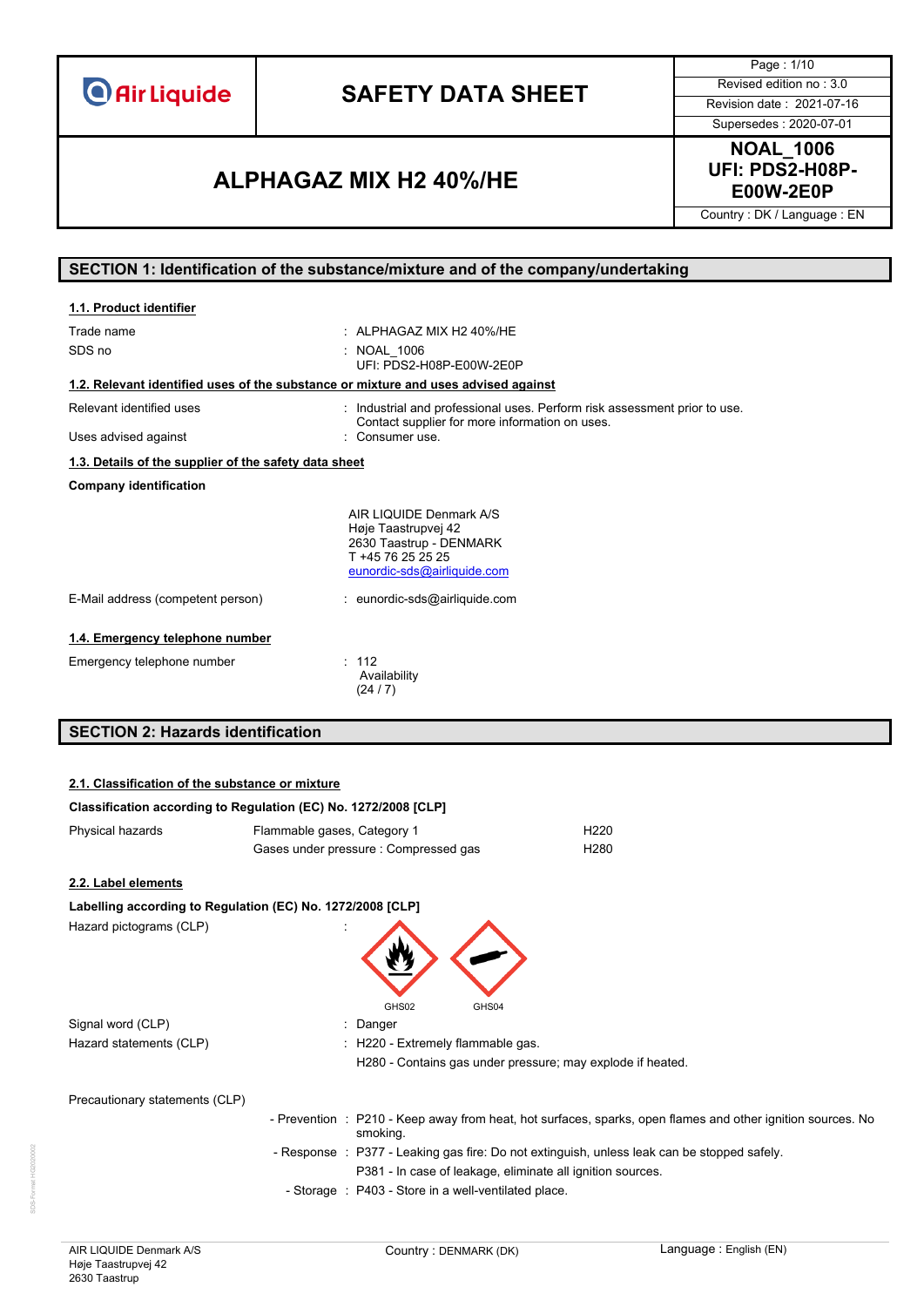

# **SAFETY DATA SHEET** Revised edition no : 3.0

Page : 2/10 Supersedes : 2020-07-01

### **E00W-2E0P ALPHAGAZ MIX H2 40%/HE**

**NOAL\_1006 UFI: PDS2-H08P-**

Country : DK / Language : EN

#### **2.3. Other hazards**

: None.

#### **SECTION 3: Composition/information on ingredients**

#### : Not applicable. **3.1. Substances**

#### **3.2. Mixtures**

| Name     | <b>Product identifier</b>                                                                 | Composition [V-%]: | <b>Classification according to</b><br>Regulation (EC) No. 1272/2008 [CLP] |
|----------|-------------------------------------------------------------------------------------------|--------------------|---------------------------------------------------------------------------|
| Helium   | (CAS-No.) 7440-59-7<br>(EC-No.) 231-168-5<br>(EC Index-No.)<br>(REACH-no) *1              | 60                 | Press. Gas (Comp.), H280                                                  |
| Hydrogen | (CAS-No.) 1333-74-0<br>(EC-No.) 215-605-7<br>(EC Index-No.) 001-001-00-9<br>(REACH-no) *1 | 40                 | Flam. Gas 1, H220<br>Press. Gas (Comp.), H280                             |

Full text of H-statements: see section 16

*Contains no other components or impurities which will influence the classification of the product.*

*\*1: Listed in Annex IV / V REACH, exempted from registration.*

*\*3: Registration not required: Substance manufactured or imported < 1t/y.*

#### **SECTION 4: First aid measures**

#### **4.1. Description of first aid measures**

| - Inhalation                                                     | : Remove victim to uncontaminated area wearing self contained breathing apparatus. Keep<br>victim warm and rested. Call a doctor. Perform cardiopulmonary resuscitation if breathing<br>stopped. |  |
|------------------------------------------------------------------|--------------------------------------------------------------------------------------------------------------------------------------------------------------------------------------------------|--|
| - Skin contact                                                   | : Adverse effects not expected from this product.                                                                                                                                                |  |
| - Eye contact                                                    | : Adverse effects not expected from this product.                                                                                                                                                |  |
| - Ingestion                                                      | : Ingestion is not considered a potential route of exposure.                                                                                                                                     |  |
| 4.2. Most important symptoms and effects, both acute and delayed |                                                                                                                                                                                                  |  |

: Refer to section 11.

**4.3. Indication of any immediate medical attention and special treatment needed**

: None.

#### **SECTION 5: Firefighting measures**

#### **5.1. Extinguishing media**

- Suitable extinguishing media : Water spray or fog. - Unsuitable extinguishing media : Carbon dioxide.
	- Do not use water jet to extinguish.

#### **5.2. Special hazards arising from the substance or mixture**

| Specific hazards              | : Exposure to fire may cause containers to rupture/explode. |
|-------------------------------|-------------------------------------------------------------|
| Hazardous combustion products | : None.                                                     |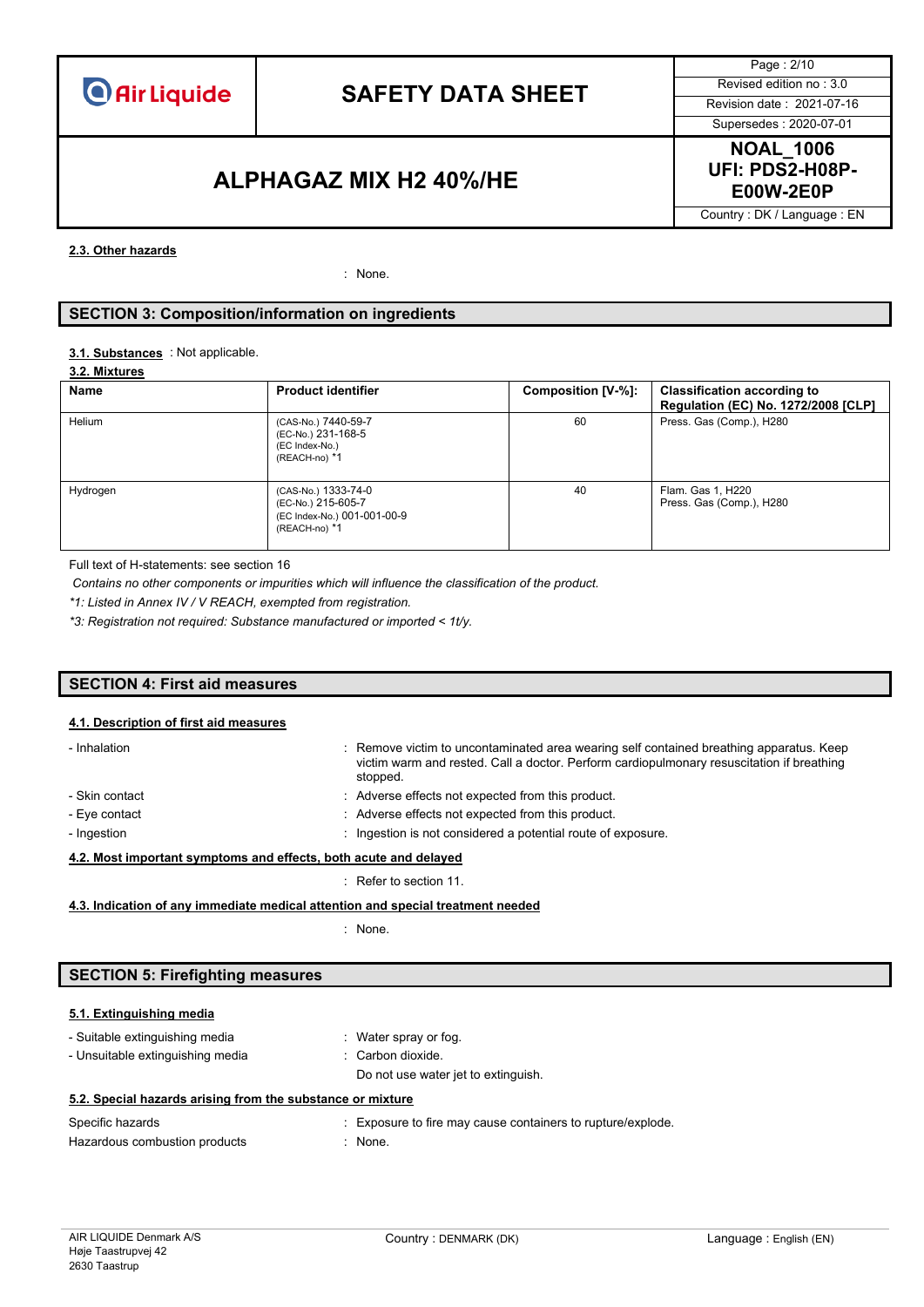# **SAFETY DATA SHEET** Revised edition no : 3.0

Page : 3/10

### Supersedes : 2020-07-01

**NOAL\_1006 UFI: PDS2-H08P-**

Country : DK / Language : EN

### **E00W-2E0P ALPHAGAZ MIX H2 40%/HE**

#### **5.3. Advice for firefighters** Specific methods : Use fire control measures appropriate for the surrounding fire. Exposure to fire and heat radiation may cause gas receptacles to rupture. Cool endangered receptacles with water spray jet from a protected position. Prevent water used in emergency cases from entering sewers and drainage systems. If possible, stop flow of product. Use water spray or fog to knock down fire fumes if possible. Do not extinguish a leaking gas flame unless absolutely necessary. Spontaneous/explosive reignition may occur. Extinguish any other fire. Move containers away from the fire area if this can be done without risk. Special protective equipment for fire fighters : In confined space use self-contained breathing apparatus. Standard protective clothing and equipment (Self Contained Breathing Apparatus) for fire fighters. Standard EN 137 - Self-contained open-circuit compressed air breathing apparatus with full face mask. Standard EN 469 - Protective clothing for firefighters. Standard - EN 659: Protective gloves for firefighters.

### **SECTION 6: Accidental release measures**

#### **6.1. Personal precautions, protective equipment and emergency procedures**

|                                                           | : Try to stop release.                                                                                |
|-----------------------------------------------------------|-------------------------------------------------------------------------------------------------------|
|                                                           | Evacuate area.                                                                                        |
|                                                           | Monitor concentration of released product.                                                            |
|                                                           | Consider the risk of potentially explosive atmospheres.                                               |
|                                                           | Wear self-contained breathing apparatus when entering area unless atmosphere is proved to<br>be safe. |
|                                                           | Eliminate ignition sources.                                                                           |
|                                                           | Ensure adequate air ventilation.                                                                      |
|                                                           | Act in accordance with local emergency plan.                                                          |
|                                                           | Stay upwind.                                                                                          |
| 6.2. Environmental precautions                            |                                                                                                       |
|                                                           | : Try to stop release.                                                                                |
| 6.3. Methods and material for containment and cleaning up |                                                                                                       |
|                                                           | : Ventilate area.                                                                                     |
| 6.4. Reference to other sections                          | $\therefore$ See also sections 8 and 13.                                                              |

### **SECTION 7: Handling and storage**

### **7.1. Precautions for safe handling**

| Safe use of the product | Do not breathe gas.                                                                                                                                      |                        |  |  |  |
|-------------------------|----------------------------------------------------------------------------------------------------------------------------------------------------------|------------------------|--|--|--|
|                         | Avoid release of product into atmosphere.                                                                                                                |                        |  |  |  |
|                         | The product must be handled in accordance with good industrial hygiene and safety<br>procedures.                                                         |                        |  |  |  |
|                         | Only experienced and properly instructed persons should handle gases under pressure.                                                                     |                        |  |  |  |
|                         | Consider pressure relief device(s) in gas installations.                                                                                                 |                        |  |  |  |
|                         | Ensure the complete gas system was (or is regularily) checked for leaks before use.                                                                      |                        |  |  |  |
|                         | Do not smoke while handling product.                                                                                                                     |                        |  |  |  |
|                         | Use only properly specified equipment which is suitable for this product, its supply pressure and<br>temperature. Contact your gas supplier if in doubt. |                        |  |  |  |
| AIR LIQUIDE Denmark A/S | Country: DENMARK (DK)                                                                                                                                    | Language: English (EN) |  |  |  |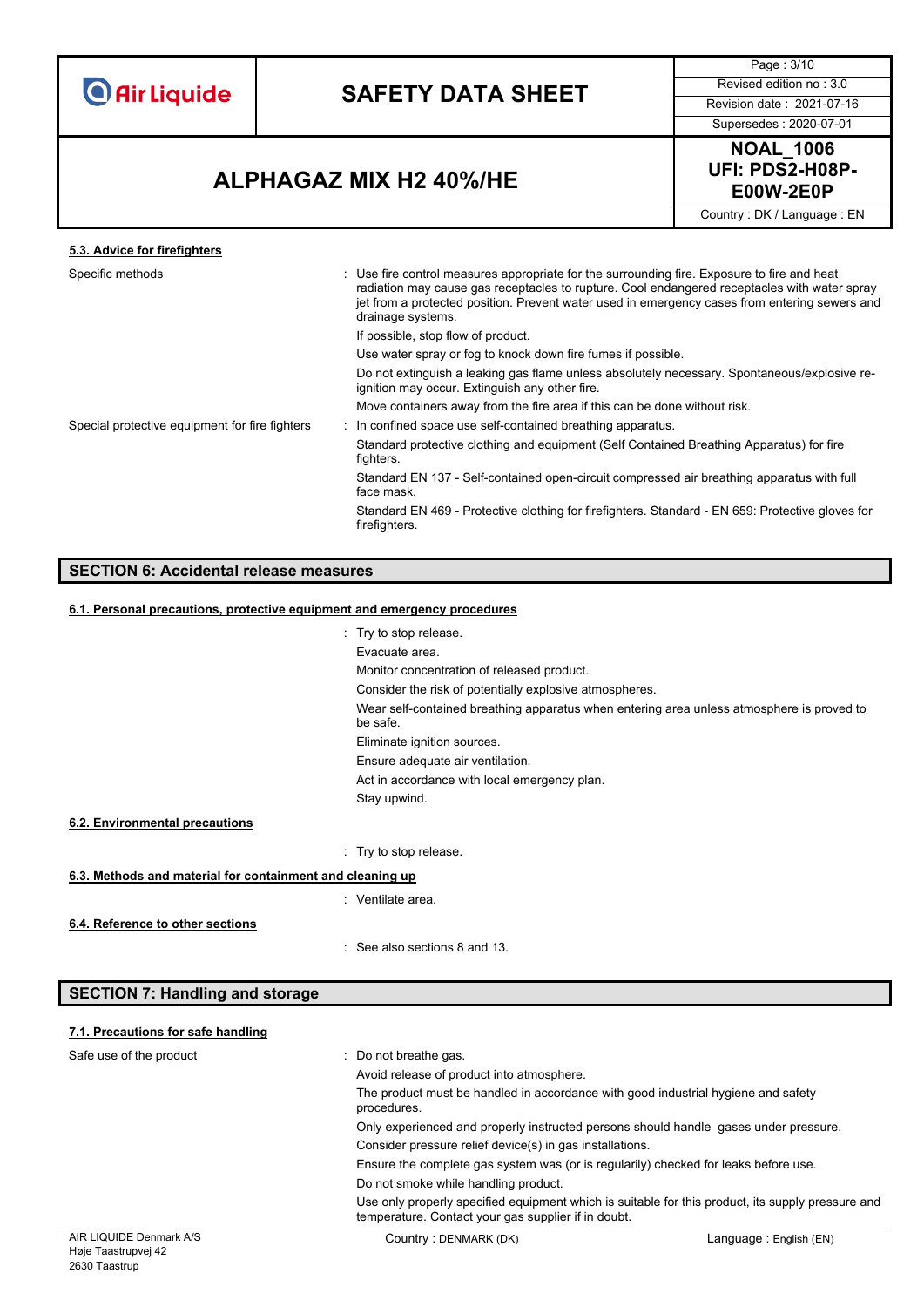|                                     |                                                                                                                                                                                                                                                                                                                                                                                                                                                                                                                                  | Page: 4/10                                                                                                                                                       |  |  |
|-------------------------------------|----------------------------------------------------------------------------------------------------------------------------------------------------------------------------------------------------------------------------------------------------------------------------------------------------------------------------------------------------------------------------------------------------------------------------------------------------------------------------------------------------------------------------------|------------------------------------------------------------------------------------------------------------------------------------------------------------------|--|--|
| <b>O</b> Air Liquide                | <b>SAFETY DATA SHEET</b>                                                                                                                                                                                                                                                                                                                                                                                                                                                                                                         | Revised edition no: 3.0                                                                                                                                          |  |  |
|                                     |                                                                                                                                                                                                                                                                                                                                                                                                                                                                                                                                  | Revision date: 2021-07-16                                                                                                                                        |  |  |
|                                     |                                                                                                                                                                                                                                                                                                                                                                                                                                                                                                                                  | Supersedes: 2020-07-01                                                                                                                                           |  |  |
| <b>ALPHAGAZ MIX H2 40%/HE</b>       |                                                                                                                                                                                                                                                                                                                                                                                                                                                                                                                                  | <b>NOAL_1006</b><br>UFI: PDS2-H08P-<br><b>E00W-2E0P</b>                                                                                                          |  |  |
|                                     |                                                                                                                                                                                                                                                                                                                                                                                                                                                                                                                                  | Country: DK / Language: EN                                                                                                                                       |  |  |
| Safe handling of the gas receptacle | Avoid suck back of water, acid and alkalis.<br>Assess the risk of potentially explosive atmospheres and the need for explosion-proof<br>equipment.<br>Purge air from system before introducing gas.<br>Take precautionary measures against static discharge.<br>Keep away from ignition sources (including static discharges).<br>Consider the use of only non-sparking tools.<br>Ensure equipment is adequately earthed.<br>: Refer to supplier's container handling instructions.<br>Do not allow backfeed into the container. |                                                                                                                                                                  |  |  |
|                                     | Protect containers from physical damage; do not drag, roll, slide or drop.                                                                                                                                                                                                                                                                                                                                                                                                                                                       |                                                                                                                                                                  |  |  |
|                                     | to transport cylinders.                                                                                                                                                                                                                                                                                                                                                                                                                                                                                                          | When moving cylinders, even for short distances, use a cart (trolley, hand truck, etc.) designed                                                                 |  |  |
|                                     |                                                                                                                                                                                                                                                                                                                                                                                                                                                                                                                                  | Leave valve protection caps in place until the container has been secured against either a wall<br>or bench or placed in a container stand and is ready for use. |  |  |
|                                     |                                                                                                                                                                                                                                                                                                                                                                                                                                                                                                                                  | If user experiences any difficulty operating valve discontinue use and contact supplier.                                                                         |  |  |
|                                     |                                                                                                                                                                                                                                                                                                                                                                                                                                                                                                                                  | Never attempt to repair or modify container valves or safety relief devices.                                                                                     |  |  |
|                                     |                                                                                                                                                                                                                                                                                                                                                                                                                                                                                                                                  | Damaged valves should be reported immediately to the supplier.                                                                                                   |  |  |
|                                     | Keep container valve outlets clean and free from contaminants particularly oil and water.                                                                                                                                                                                                                                                                                                                                                                                                                                        |                                                                                                                                                                  |  |  |
|                                     | Replace valve outlet caps or plugs and container caps where supplied as soon as container is<br>disconnected from equipment.                                                                                                                                                                                                                                                                                                                                                                                                     |                                                                                                                                                                  |  |  |
|                                     | Close container valve after each use and when empty, even if still connected to equipment.                                                                                                                                                                                                                                                                                                                                                                                                                                       |                                                                                                                                                                  |  |  |
|                                     |                                                                                                                                                                                                                                                                                                                                                                                                                                                                                                                                  | Never attempt to transfer gases from one cylinder/container to another.                                                                                          |  |  |
|                                     |                                                                                                                                                                                                                                                                                                                                                                                                                                                                                                                                  | Never use direct flame or electrical heating devices to raise the pressure of a container.                                                                       |  |  |
|                                     | Do not remove or deface labels provided by the supplier for the identification of the content of<br>the container.                                                                                                                                                                                                                                                                                                                                                                                                               |                                                                                                                                                                  |  |  |
|                                     | Suck back of water into the container must be prevented.                                                                                                                                                                                                                                                                                                                                                                                                                                                                         |                                                                                                                                                                  |  |  |
|                                     | Open valve slowly to avoid pressure shock.                                                                                                                                                                                                                                                                                                                                                                                                                                                                                       |                                                                                                                                                                  |  |  |
|                                     | 7.2. Conditions for safe storage, including any incompatibilities                                                                                                                                                                                                                                                                                                                                                                                                                                                                |                                                                                                                                                                  |  |  |
|                                     | : Observe all regulations and local requirements regarding storage of containers.                                                                                                                                                                                                                                                                                                                                                                                                                                                |                                                                                                                                                                  |  |  |
|                                     | Containers should not be stored in conditions likely to encourage corrosion.                                                                                                                                                                                                                                                                                                                                                                                                                                                     |                                                                                                                                                                  |  |  |
|                                     | Container valve guards or caps should be in place.                                                                                                                                                                                                                                                                                                                                                                                                                                                                               |                                                                                                                                                                  |  |  |
|                                     | Containers should be stored in the vertical position and properly secured to prevent them from<br>falling over.                                                                                                                                                                                                                                                                                                                                                                                                                  |                                                                                                                                                                  |  |  |
|                                     | Stored containers should be periodically checked for general condition and leakage.                                                                                                                                                                                                                                                                                                                                                                                                                                              |                                                                                                                                                                  |  |  |
|                                     | Keep container below 50°C in a well ventilated place.                                                                                                                                                                                                                                                                                                                                                                                                                                                                            |                                                                                                                                                                  |  |  |
|                                     | Store containers in location free from fire risk and away from sources of heat and ignition.                                                                                                                                                                                                                                                                                                                                                                                                                                     |                                                                                                                                                                  |  |  |
|                                     | Keep away from combustible materials.                                                                                                                                                                                                                                                                                                                                                                                                                                                                                            |                                                                                                                                                                  |  |  |
|                                     | Segregate from oxidant gases and other oxidants in store.<br>All electrical equipment in the storage areas should be compatible with the risk of a potentially                                                                                                                                                                                                                                                                                                                                                                   |                                                                                                                                                                  |  |  |
| 7.3. Specific end use(s)            | explosive atmosphere.                                                                                                                                                                                                                                                                                                                                                                                                                                                                                                            |                                                                                                                                                                  |  |  |

#### : None.

### **SECTION 8: Exposure controls/personal protection**

### **8.1. Control parameters**

| OEL (Occupational Exposure Limits) | None available. |
|------------------------------------|-----------------|
|                                    |                 |

DNEL (Derived-No Effect Level) : None available.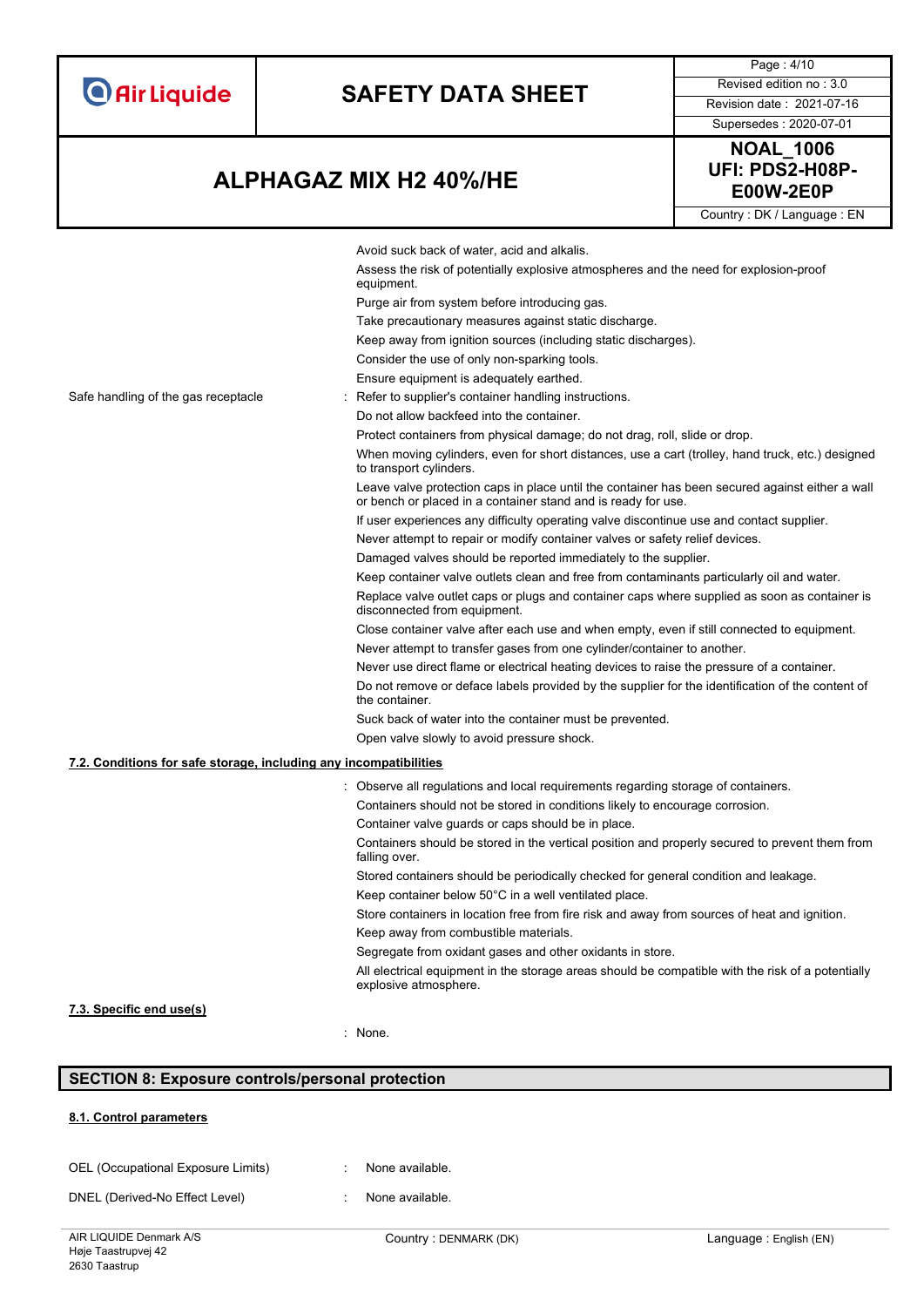# **SAFETY DATA SHEET** Revised edition no : 3.0

Supersedes : 2020-07-01

Page : 5/10

### **E00W-2E0P ALPHAGAZ MIX H2 40%/HE**

PNEC (Predicted No-Effect Concentration) : None available.



Country : DK / Language : EN

| 8.2. Exposure controls                                                    |                                                                                                                                                                                                                                                                                                                                  |
|---------------------------------------------------------------------------|----------------------------------------------------------------------------------------------------------------------------------------------------------------------------------------------------------------------------------------------------------------------------------------------------------------------------------|
| 8.2.1. Appropriate engineering controls                                   |                                                                                                                                                                                                                                                                                                                                  |
|                                                                           | : Provide adequate general and local exhaust ventilation.                                                                                                                                                                                                                                                                        |
|                                                                           | Product to be handled in a closed system.                                                                                                                                                                                                                                                                                        |
|                                                                           | Systems under pressure should be regularily checked for leakages.                                                                                                                                                                                                                                                                |
|                                                                           | Gas detectors should be used when flammable gases/vapours may be released.                                                                                                                                                                                                                                                       |
|                                                                           | Consider the use of a work permit system e.g. for maintenance activities.                                                                                                                                                                                                                                                        |
| 8.2.2. Individual protection measures, e.g. personal protective equipment |                                                                                                                                                                                                                                                                                                                                  |
|                                                                           | . A risk assessment should be conducted and documented in each work area to assess the risks<br>related to the use of the product and to select the PPE that matches the relevant risk. The<br>following recommendations should be considered:<br>PPE compliant to the recommended EN/ISO standards should be selected.          |
| • Eye/face protection                                                     | : Wear safety glasses with side shields.<br>Standard EN 166 - Personal eye-protection - specifications.                                                                                                                                                                                                                          |
| • Skin protection                                                         |                                                                                                                                                                                                                                                                                                                                  |
| - Hand protection                                                         | : Wear working gloves when handling gas containers.                                                                                                                                                                                                                                                                              |
|                                                                           | Standard EN 388 - Protective gloves against mechanical risk.                                                                                                                                                                                                                                                                     |
| - Other                                                                   | : Consider the use of flame resistant anti-static safety clothing.<br>Standard EN ISO 14116 - Limited flame spread materials.<br>Standard EN 1149-5 - Protective clothing: Electrostatic properties.<br>Wear safety shoes while handling containers.<br>Standard EN ISO 20345 - Personal protective equipment - Safety footwear. |
| • Respiratory protection                                                  | : None necessary.                                                                                                                                                                                                                                                                                                                |
| • Thermal hazards                                                         | : None in addition to the above sections.                                                                                                                                                                                                                                                                                        |
| 8.2.3. Environmental exposure controls                                    |                                                                                                                                                                                                                                                                                                                                  |

: Refer to local regulations for restriction of emissions to the atmosphere. See section 13 for specific methods for waste gas treatment.

#### **SECTION 9: Physical and chemical properties**

#### **9.1. Information on basic physical and chemical properties**

Appearance

• Physical state at 20°C / 101.3kPa : Gas

| Colour<br>Odour                | : Mixture contains one or more component(s) which have the following colour(s):<br>Colourless.<br>: Odourless. |  |
|--------------------------------|----------------------------------------------------------------------------------------------------------------|--|
| Odour threshold                | : Odour threshold is subjective and inadequate to warn of overexposure.                                        |  |
| рH                             | : Not applicable for gases and gas mixtures.                                                                   |  |
| Melting point / Freezing point | : Not applicable for gas mixtures.                                                                             |  |
| Boiling point                  | : Not applicable for gas mixtures.                                                                             |  |
| Flash point                    | Not applicable for gases and gas mixtures.                                                                     |  |
| Evaporation rate               | Not applicable for gases and gas mixtures.                                                                     |  |
| Flammability (solid, gas)      | : Extremely flammable gas                                                                                      |  |
| <b>Explosive limits</b>        | Flammability range not available.                                                                              |  |
|                                |                                                                                                                |  |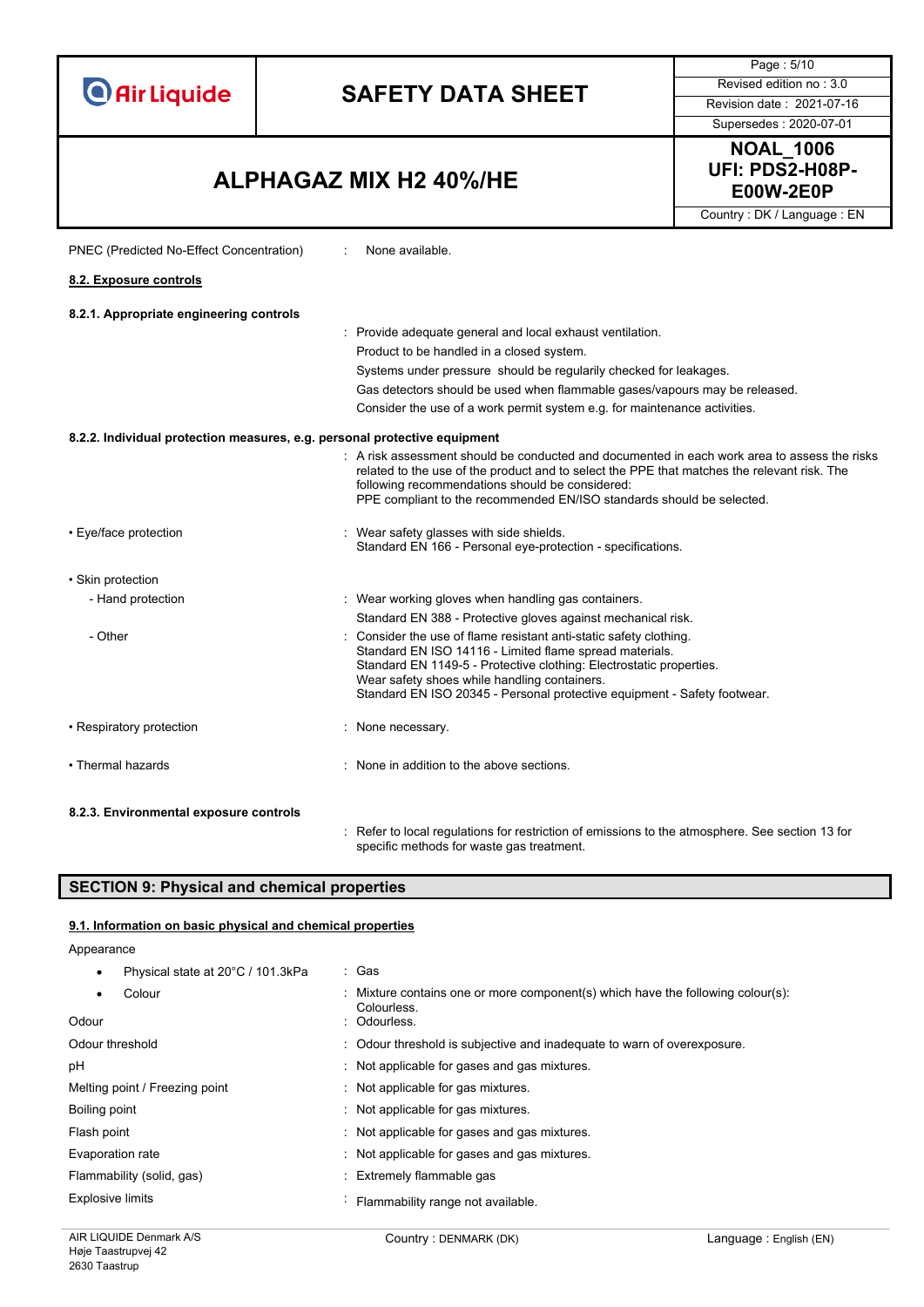# **SAFETY DATA SHEET** Revised edition no : 3.0

Page : 6/10

Supersedes : 2020-07-01

### **E00W-2E0P ALPHAGAZ MIX H2 40%/HE**

**NOAL\_1006 UFI: PDS2-H08P-**

Country : DK / Language : EN

| Vapour pressure [20°C]                          | : Not applicable.                                                             |
|-------------------------------------------------|-------------------------------------------------------------------------------|
| Vapour pressure [50°C]                          | : Not applicable.                                                             |
| Vapour density                                  | : Not applicable.                                                             |
| Relative density, gas (air=1)                   | : Lighter or similar to air.                                                  |
| Water solubility                                | $:$ Solubility in water of component(s) of the mixture $:$                    |
| Partition coefficient n-octanol/water (Log Kow) | • Hydrogen: 1.6 mg/l • Helium: 1.5 mg/l<br>: Not applicable for gas mixtures. |
| Auto-ignition temperature                       | $\therefore$ Not known.                                                       |
| Decomposition temperature                       | : Not applicable.                                                             |
| Viscosity                                       | : No reliable data available.                                                 |
| Explosive properties                            | : Not applicable.                                                             |
| Oxidising properties                            | : Not applicable.                                                             |
| 9.2. Other information                          |                                                                               |
| Molar mass                                      | : Not applicable for gas mixtures.                                            |
| Other data                                      | : None.                                                                       |

### **SECTION 10: Stability and reactivity**

#### **10.1. Reactivity**

|                                          | : No reactivity hazard other than the effects described in sub-sections below.                            |
|------------------------------------------|-----------------------------------------------------------------------------------------------------------|
| 10.2. Chemical stability                 |                                                                                                           |
|                                          | : Stable under normal conditions.                                                                         |
| 10.3. Possibility of hazardous reactions |                                                                                                           |
|                                          | : Can form explosive mixture with air.                                                                    |
|                                          | May react violently with oxidants.                                                                        |
| 10.4. Conditions to avoid                |                                                                                                           |
|                                          | : Keep away from heat/sparks/open flames/hot surfaces. $-$ No smoking.                                    |
|                                          | Avoid moisture in installation systems.                                                                   |
| 10.5. Incompatible materials             |                                                                                                           |
|                                          | : Air, Oxidisers.                                                                                         |
|                                          | For additional information on compatibility refer to ISO 11114.                                           |
| 10.6. Hazardous decomposition products   |                                                                                                           |
|                                          | : Under normal conditions of storage and use, hazardous decomposition products should not be<br>produced. |

#### **SECTION 11: Toxicological information**

| 11.1. Information on toxicological effects |                                             |
|--------------------------------------------|---------------------------------------------|
| <b>Acute toxicity</b>                      | No toxicological effects from this product. |
| <b>Skin corrosion/irritation</b>           | No known effects from this product.         |
| Serious eye damage/irritation              | : No known effects from this product.       |
| Respiratory or skin sensitisation          | No known effects from this product.         |
| Germ cell mutagenicity                     | No known effects from this product.         |
| Carcinogenicity                            | No known effects from this product.         |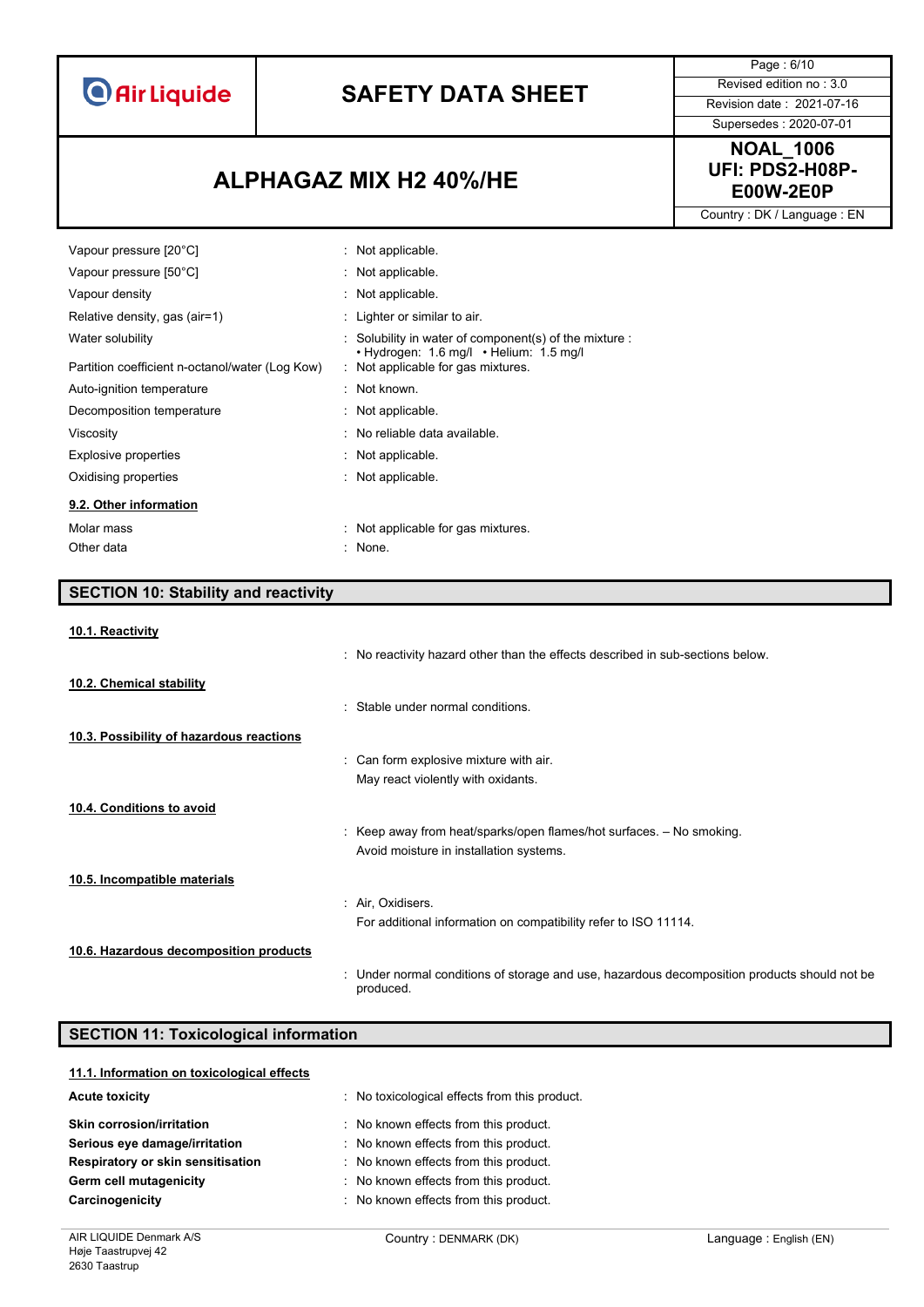# **SAFETY DATA SHEET** Revised edition no : 3.0

**E00W-2E0P ALPHAGAZ MIX H2 40%/HE**

Page : 7/10 Supersedes : 2020-07-01

**NOAL\_1006 UFI: PDS2-H08P-**

Country : DK / Language : EN

| <b>Reproductive toxicity</b>         |                                              |
|--------------------------------------|----------------------------------------------|
| Toxic for reproduction: Fertility    | : No known effects from this product.        |
| Toxic for reproduction: unborn child | : No known effects from this product.        |
| <b>STOT-single exposure</b>          | No known effects from this product.          |
| <b>STOT-repeated exposure</b>        | : No known effects from this product.        |
| <b>Aspiration hazard</b>             | : Not applicable for gases and gas mixtures. |

### **SECTION 12: Ecological information**

#### **12.1. Toxicity**

| Assessment                                                                                                                   | : No ecological damage caused by this product.                                                                                  |
|------------------------------------------------------------------------------------------------------------------------------|---------------------------------------------------------------------------------------------------------------------------------|
| EC50 48h - Daphnia magna [mg/l]<br>EC50 72h - Algae [mg/l]<br>LC50 96 h - Fish [mg/l]<br>12.2. Persistence and degradability | : No data available.<br>: No data available.<br>: No data available.                                                            |
| Assessment<br>12.3. Bioaccumulative potential                                                                                | : No ecological damage caused by this product.                                                                                  |
| Assessment<br>12.4. Mobility in soil                                                                                         | : No data available.                                                                                                            |
| Assessment                                                                                                                   | Because of its high volatility, the product is unlikely to cause ground or water pollution.<br>Partition into soil is unlikely. |
| 12.5. Results of PBT and vPvB assessment                                                                                     |                                                                                                                                 |
| Assessment                                                                                                                   | : Not classified as PBT or vPvB.                                                                                                |
| 12.6. Other adverse effects                                                                                                  |                                                                                                                                 |
| Other adverse effects                                                                                                        | : No known effects from this product.                                                                                           |
| Effect on the ozone layer<br>Effect on global warming                                                                        | : None.<br>Contains greenhouse gas(es).                                                                                         |

#### **SECTION 13: Disposal considerations**

#### **13.1. Waste treatment methods**

|                                                                                       | Contact supplier if quidance is required.                                                                                                                                     |
|---------------------------------------------------------------------------------------|-------------------------------------------------------------------------------------------------------------------------------------------------------------------------------|
|                                                                                       | Do not discharge into areas where there is a risk of forming an explosive mixture with air.<br>Waste gas should be flared through a suitable burner with flash back arrestor. |
|                                                                                       | Do not discharge into any place where its accumulation could be dangerous.                                                                                                    |
|                                                                                       | Ensure that the emission levels from local regulations or operating permits are not exceeded.                                                                                 |
|                                                                                       | Refer to the EIGA code of practice Doc.30 "Disposal of Gases", downloadable at<br>http://www.eiga.org for more guidance on suitable disposal methods.                         |
|                                                                                       | Return unused product in original container to supplier.                                                                                                                      |
| List of hazardous waste codes (from<br>Commission Decision 2000/532/EC as<br>amended) | $\pm$ 16 05 04 $^{\star}$ . Gases in pressure containers (including halons) containing hazardous substances.                                                                  |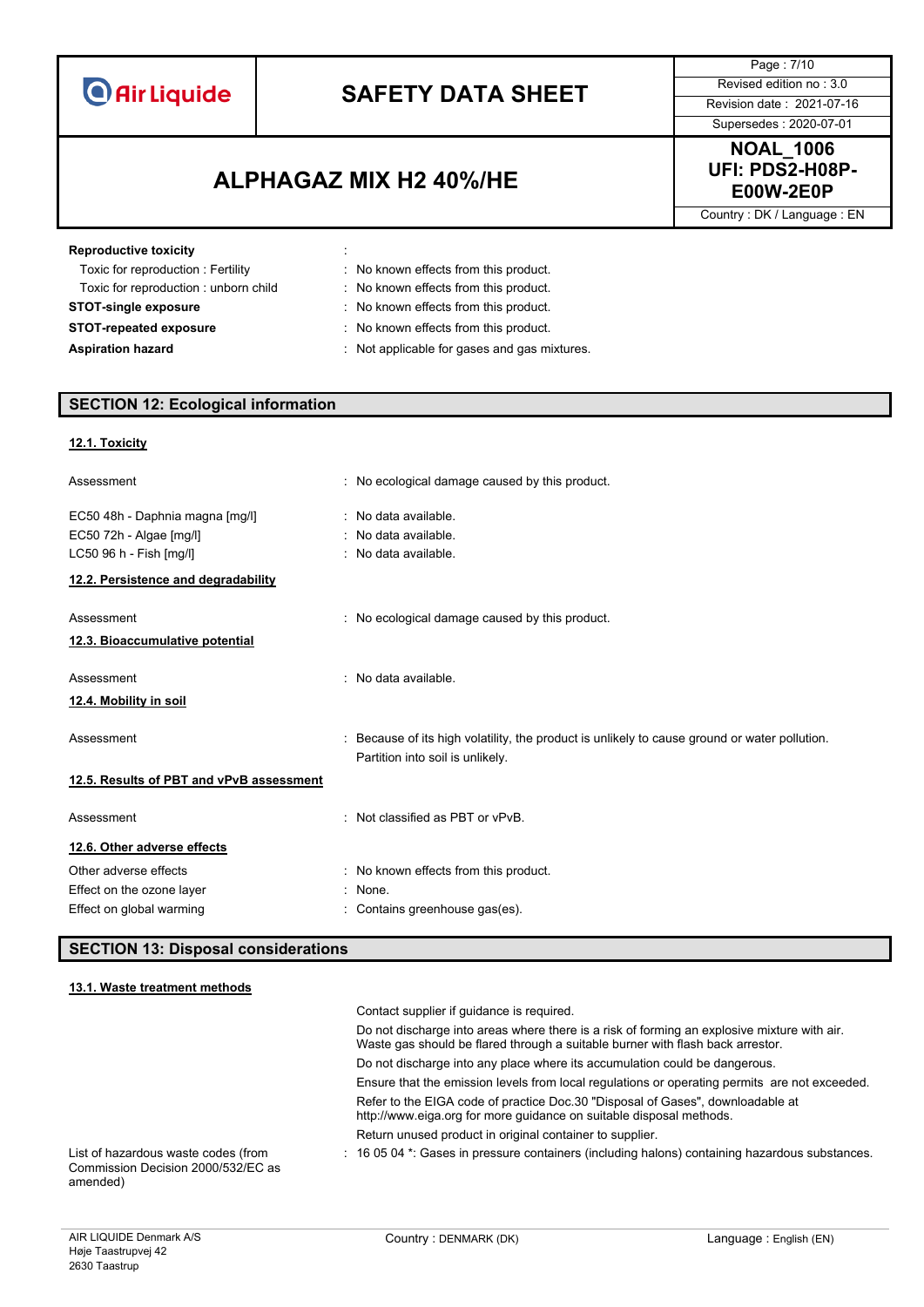# **SAFETY DATA SHEET** Revised edition no : 3.0

**E00W-2E0P ALPHAGAZ MIX H2 40%/HE**

Page : 8/10 Supersedes : 2020-07-01

### **NOAL\_1006 UFI: PDS2-H08P-**

Country : DK / Language : EN

#### **13.2. Additional information**

: External treatment and disposal of waste should comply with applicable local and/or national regulations.

|                                                                       | regulations.                                                                                                                                                   |                        |
|-----------------------------------------------------------------------|----------------------------------------------------------------------------------------------------------------------------------------------------------------|------------------------|
| <b>SECTION 14: Transport information</b>                              |                                                                                                                                                                |                        |
| 14.1. UN number                                                       |                                                                                                                                                                |                        |
| UN-No.                                                                | : 1954                                                                                                                                                         |                        |
| 14.2. UN proper shipping name                                         |                                                                                                                                                                |                        |
| Transport by road/rail (ADR/RID)                                      | COMPRESSED GAS, FLAMMABLE, N.O.S. (Hydrogen, Helium)                                                                                                           |                        |
| Transport by air (ICAO-TI / IATA-DGR)                                 | Compressed gas, flammable, n.o.s. (Hydrogen, Helium)                                                                                                           |                        |
| <b>Transport by sea (IMDG)</b>                                        | COMPRESSED GAS, FLAMMABLE, N.O.S. (Hydrogen, Helium)                                                                                                           |                        |
| 14.3. Transport hazard class(es)                                      |                                                                                                                                                                |                        |
| Labelling                                                             |                                                                                                                                                                |                        |
| Transport by road/rail (ADR/RID)                                      | 2.1 : Flammable gases.                                                                                                                                         |                        |
| Class                                                                 | : 2                                                                                                                                                            |                        |
| Classification code                                                   | : 1F                                                                                                                                                           |                        |
| Hazard identification number                                          | : 23                                                                                                                                                           |                        |
| <b>Tunnel Restriction</b>                                             | : B/D - Tank carriage : Passage forbidden through tunnels of category B, C, D and E. Other<br>carriage : Passage forbidden through tunnels of category D and E |                        |
| Transport by air (ICAO-TI / IATA-DGR)                                 |                                                                                                                                                                |                        |
| Class / Div. (Sub. risk(s))                                           | : 2.1                                                                                                                                                          |                        |
| <b>Transport by sea (IMDG)</b><br>Class / Div. (Sub. risk(s))         | $\therefore$ 2.1                                                                                                                                               |                        |
| Emergency Schedule (EmS) - Fire                                       | $: F-D$                                                                                                                                                        |                        |
| Emergency Schedule (EmS) - Spillage                                   | ∴ S-U                                                                                                                                                          |                        |
| 14.4. Packing group                                                   |                                                                                                                                                                |                        |
| Transport by road/rail (ADR/RID)                                      | : Not established.                                                                                                                                             |                        |
| Transport by air (ICAO-TI / IATA-DGR)                                 | Not established.                                                                                                                                               |                        |
| Transport by sea (IMDG)                                               | Not established.                                                                                                                                               |                        |
| 14.5. Environmental hazards                                           |                                                                                                                                                                |                        |
| Transport by road/rail (ADR/RID)                                      | : None.                                                                                                                                                        |                        |
| Transport by air (ICAO-TI / IATA-DGR)                                 | None.                                                                                                                                                          |                        |
| Transport by sea (IMDG)                                               | : None.                                                                                                                                                        |                        |
| 14.6. Special precautions for user                                    |                                                                                                                                                                |                        |
| <b>Packing Instruction(s)</b>                                         |                                                                                                                                                                |                        |
| Transport by road/rail (ADR/RID)                                      | : P200                                                                                                                                                         |                        |
| Transport by air (ICAO-TI / IATA-DGR)<br>Passenger and Cargo Aircraft | : Forbidden.                                                                                                                                                   |                        |
| AIR LIQUIDE Denmark A/S                                               | Country: DENMARK (DK)                                                                                                                                          | Language: English (EN) |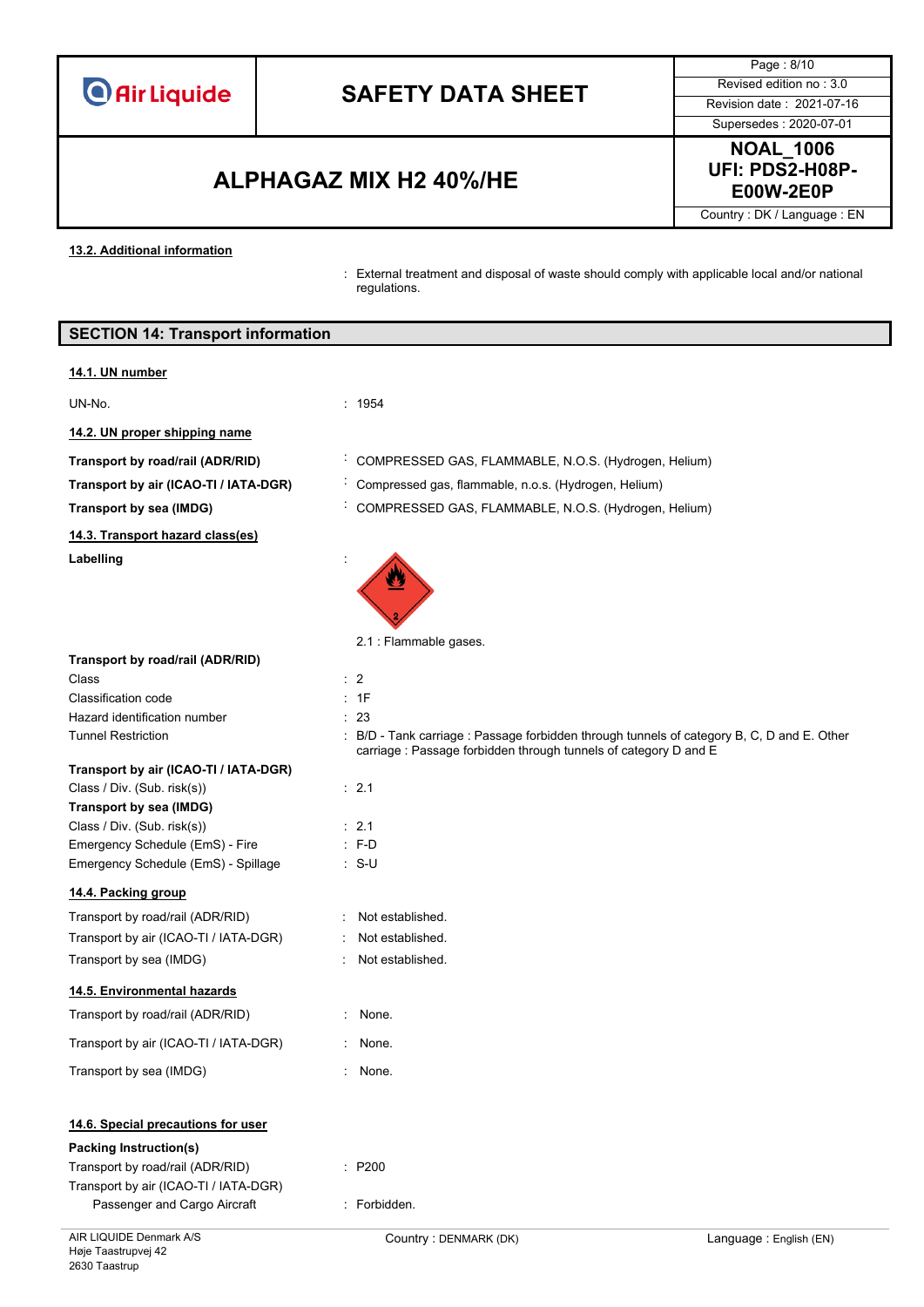# **SAFETY DATA SHEET** Revised edition no : 3.0

Supersedes : 2020-07-01

Page : 9/10

### **E00W-2E0P ALPHAGAZ MIX H2 40%/HE**



Country : DK / Language : EN

#### Cargo Aircraft only **Example 200.** 200. Transport by sea (IMDG)  $\qquad \qquad$ : P200

#### Special transport precautions : Avoid transport on vehicles where the load space is not separated from the driver's compartment. Ensure vehicle driver is aware of the potential hazards of the load and knows what to do in the

event of an accident or an emergency. Before transporting product containers:

- Ensure there is adequate ventilation.
- Ensure that containers are firmly secured.
- Ensure valve is closed and not leaking.
- Ensure valve outlet cap nut or plug (where provided) is correctly fitted.
- Ensure valve protection device (where provided) is correctly fitted.

#### **14.7. Transport in bulk according to Annex II of Marpol and the IBC Code**

: Not applicable.

#### **SECTION 15: Regulatory information**

| 15.1. Safety, health and environmental regulations/legislation specific for the substance or mixture |                                                                             |  |
|------------------------------------------------------------------------------------------------------|-----------------------------------------------------------------------------|--|
| <b>EU-Regulations</b>                                                                                |                                                                             |  |
| Restrictions on use                                                                                  | $:$ None.                                                                   |  |
| Seveso Directive: 2012/18/EU (Seveso III)                                                            | : Covered.                                                                  |  |
| <b>National regulations</b>                                                                          |                                                                             |  |
| National legislation                                                                                 | : Ensure all national/local regulations are observed.                       |  |
| <b>Denmark</b>                                                                                       |                                                                             |  |
| Recommendations Danish Regulation                                                                    | : Young people below the age of 18 years are not allowed to use the product |  |
| 15.2. Chemical safety assessment                                                                     |                                                                             |  |
|                                                                                                      | : A CSA does not need to be carried out for this product.                   |  |
|                                                                                                      |                                                                             |  |

# **SECTION 16: Other information**

Indication of changes **in the visible of the CO** is revised safety data sheet in accordance with commission regulation (EU) No 453/2010.